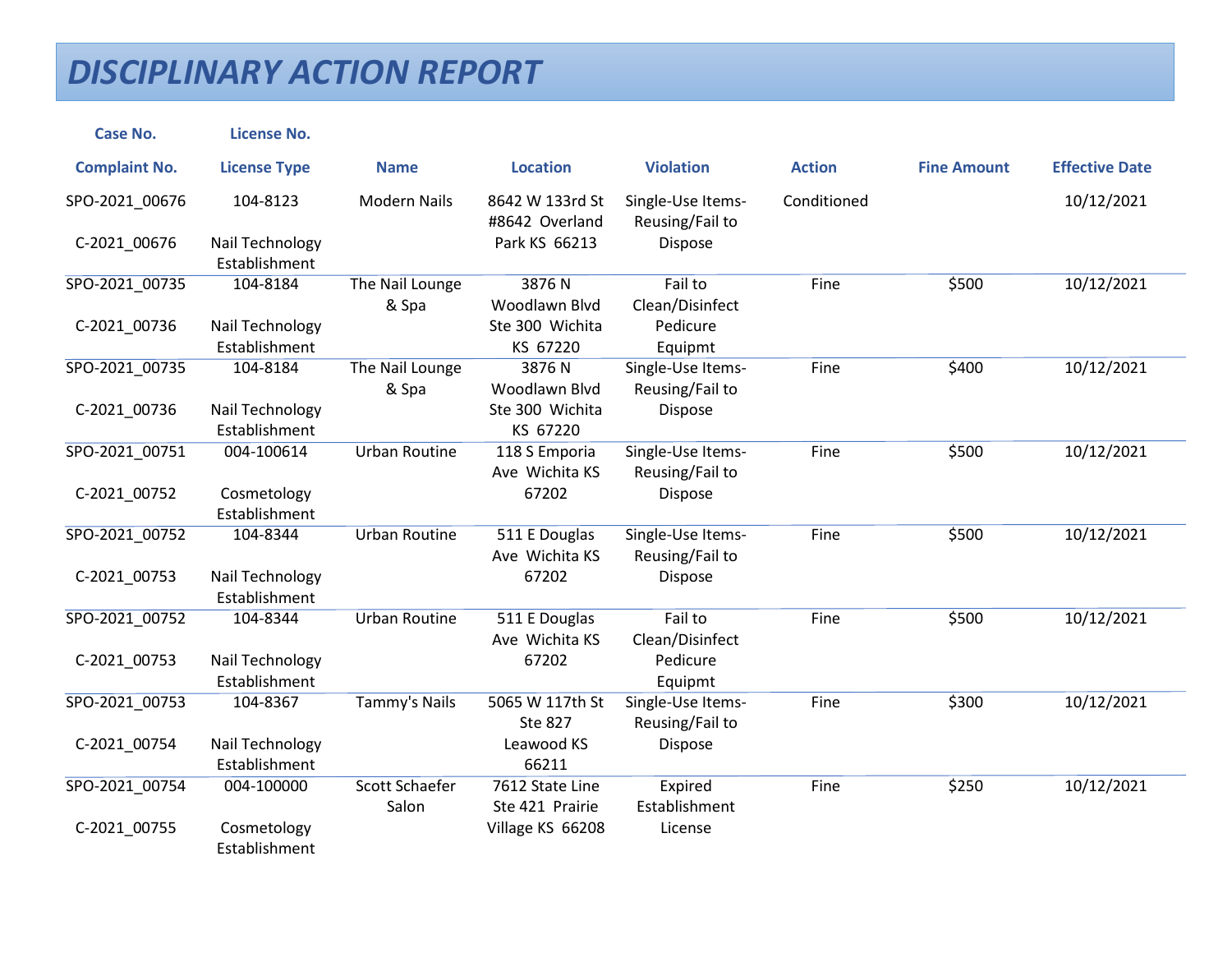## *DISCIPLINARY ACTION REPORT*

| <b>Case No.</b>      | <b>License No.</b>               |                                          |                                      |                                      |                      |                    |                       |
|----------------------|----------------------------------|------------------------------------------|--------------------------------------|--------------------------------------|----------------------|--------------------|-----------------------|
| <b>Complaint No.</b> | <b>License Type</b>              | <b>Name</b>                              | <b>Location</b>                      | <b>Violation</b>                     | <b>Action</b>        | <b>Fine Amount</b> | <b>Effective Date</b> |
| SPO-2021_00756       | 004-9083                         | <b>Catholic Care</b><br>Campus, Inc. dba | 13800 W. 116th<br>St. Olathe KS      | Single-Use Items-<br>Reusing/Fail to | Fine                 | \$400              | 10/12/2021            |
| C-2021 00757         | Cosmetology<br>Establishment     | Santa Marta                              | 66062                                | Dispose                              |                      |                    |                       |
| SPO-2021_00757       | 004-99342                        | Altered Image<br>Salon and Spa           | 901 SW Fairlawn<br>Ste 141 Topeka    | Single-Use Items-<br>Reusing/Fail to | Fine                 | \$100              | 10/12/2021            |
| C-2021_00758         | Cosmetology<br>Establishment     |                                          | KS 66604                             | Dispose                              |                      |                    |                       |
| SPO-2021_00758       | 004-100185                       | <b>Beauty Brands</b>                     | 15320 Shawnee<br><b>Mission Pkwy</b> | Single-Use Items-<br>Reusing/Fail to | Fine                 | \$500              | 10/12/2021            |
| C-2021_00759         | Cosmetology<br>Establishment     |                                          | Shawnee KS<br>66217                  | <b>Dispose</b>                       |                      |                    |                       |
| SPO-2021 00759       | 104-7824                         | <b>Happy Nails</b>                       | 309 W 11th Suite<br>A Coffeyville KS | Visibly<br>Cloudy/Dirty              | Fine                 | \$250              | 10/12/2021            |
| C-2021_00760         | Nail Technology<br>Establishment |                                          | 67337                                | <b>Disinfectant</b>                  |                      |                    |                       |
| SPO-2021_00761       | 001-102193                       | Kaderly II, Bert<br>William              |                                      | Late Apprentice<br>Application       | Fine                 | \$25               | 10/12/2021            |
| C-2021_00762         | Cosmetology<br>Apprentice - PT   |                                          |                                      |                                      |                      |                    |                       |
| SPO-2021 00762       | 001-102192                       | King, Deaun<br>Ajuennia                  |                                      | Late Apprentice<br>Application       | Fine                 | \$25               | 10/12/2021            |
| C-2021_00763         | Cosmetology<br>Apprentice - PT   |                                          |                                      |                                      |                      |                    |                       |
| SPO-2021 00763       | 004-8910                         | Linda's Nail<br>Creation                 | 615 N. Main<br><b>Ulysses KS</b>     | Single-Use Items-<br>Reusing/Fail to | Conditioned          |                    | 10/12/2021            |
| C-2021_00764         | Cosmetology<br>Establishment     |                                          | 67880-                               | Dispose                              |                      |                    |                       |
| SPO-2021 00764       | 004-99946                        | <b>Yolo Nails</b>                        | 15630 Pinehurst<br>Dr Ste 3 Basehor  | Failure to<br>Comply with            | License<br>Suspended |                    | 10/12/2021            |
| C-2021_00765         | Cosmetology<br>Establishment     |                                          | KS 66007                             | <b>Board Order</b>                   |                      |                    |                       |